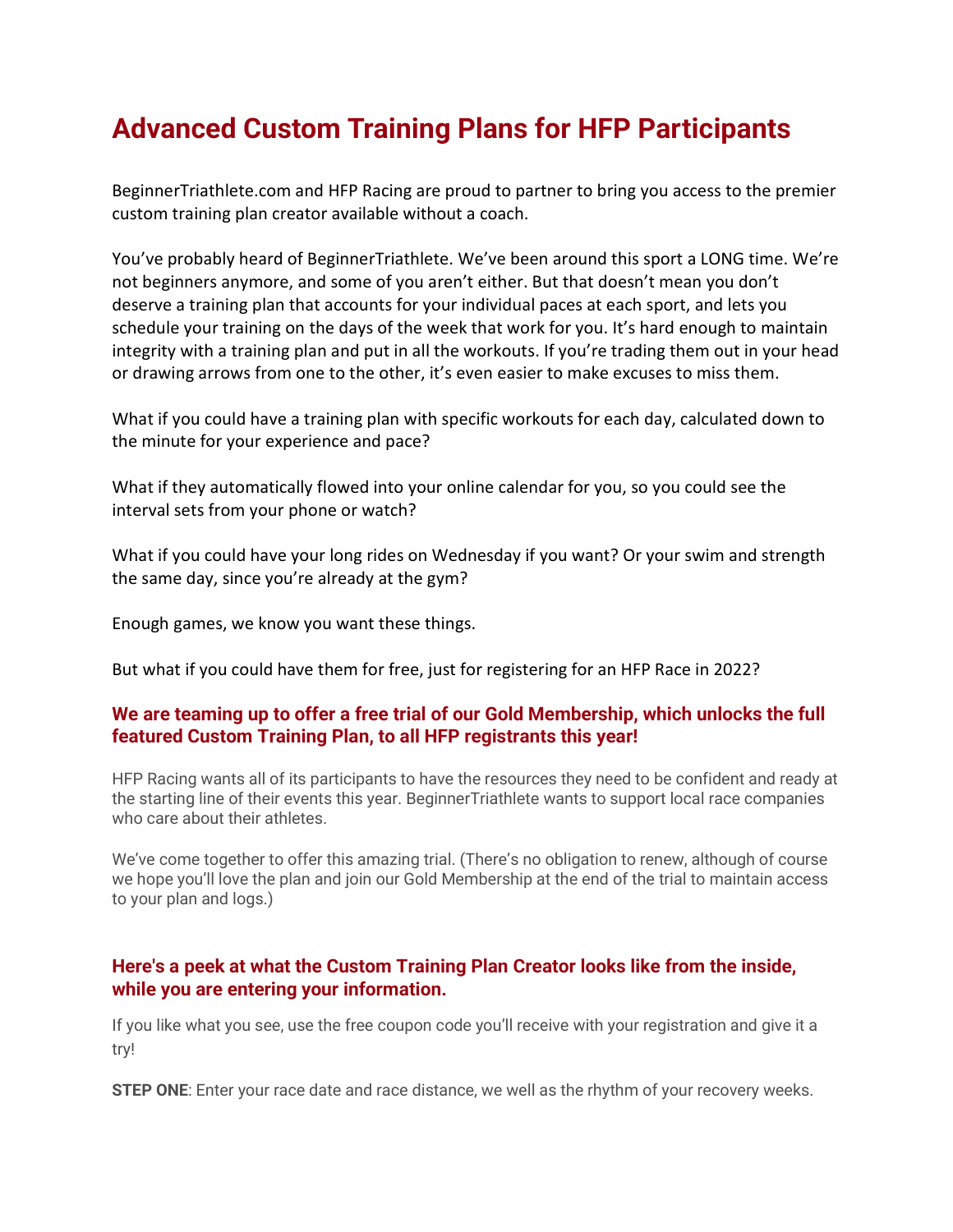

**STEP TWO:** Enter your pace and experience level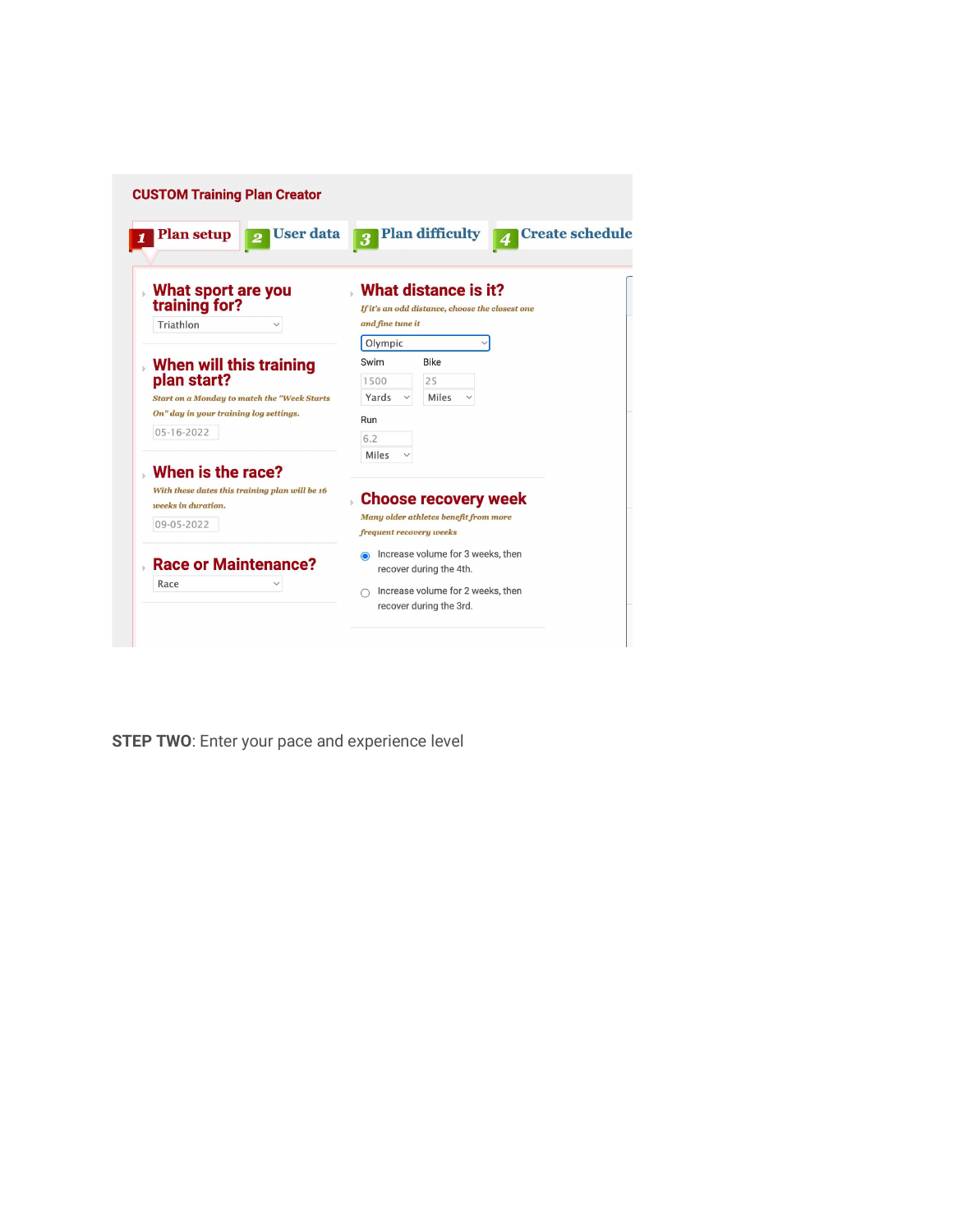| <b>Your race paces</b><br>estimate                                                        | <b>Which best describes</b><br>you                                                                                                                                                                                                                      |
|-------------------------------------------------------------------------------------------|---------------------------------------------------------------------------------------------------------------------------------------------------------------------------------------------------------------------------------------------------------|
| Don't worry if you're not sure, just use the<br>defaults.<br>Swim (Minutes per 100 yards) | BEGINNER: This is my first year<br>training at this distance OR it has been<br>over six months since I have trained to<br>this distance.                                                                                                                |
| $\overline{c}$<br>: 00<br>Bike (miles/Hr)<br>17<br>Run (Minutes/miles)                    | INTERMEDIATE: I have done this<br>distance before within the last year,<br>am in the middle to the back of the<br>pack and I am currently training.                                                                                                     |
| 9<br>:30                                                                                  | ADVANCED: I consider myself to be in<br>the the first third of the pack (FOP),<br>have done this distance repeatedly in<br>the past or in the last year and can<br>handle higher training volumes. There<br>has been no recent lapse in my<br>training. |

STEP THREE: Choose how many workouts of each sport you would like, with guidance from the grid.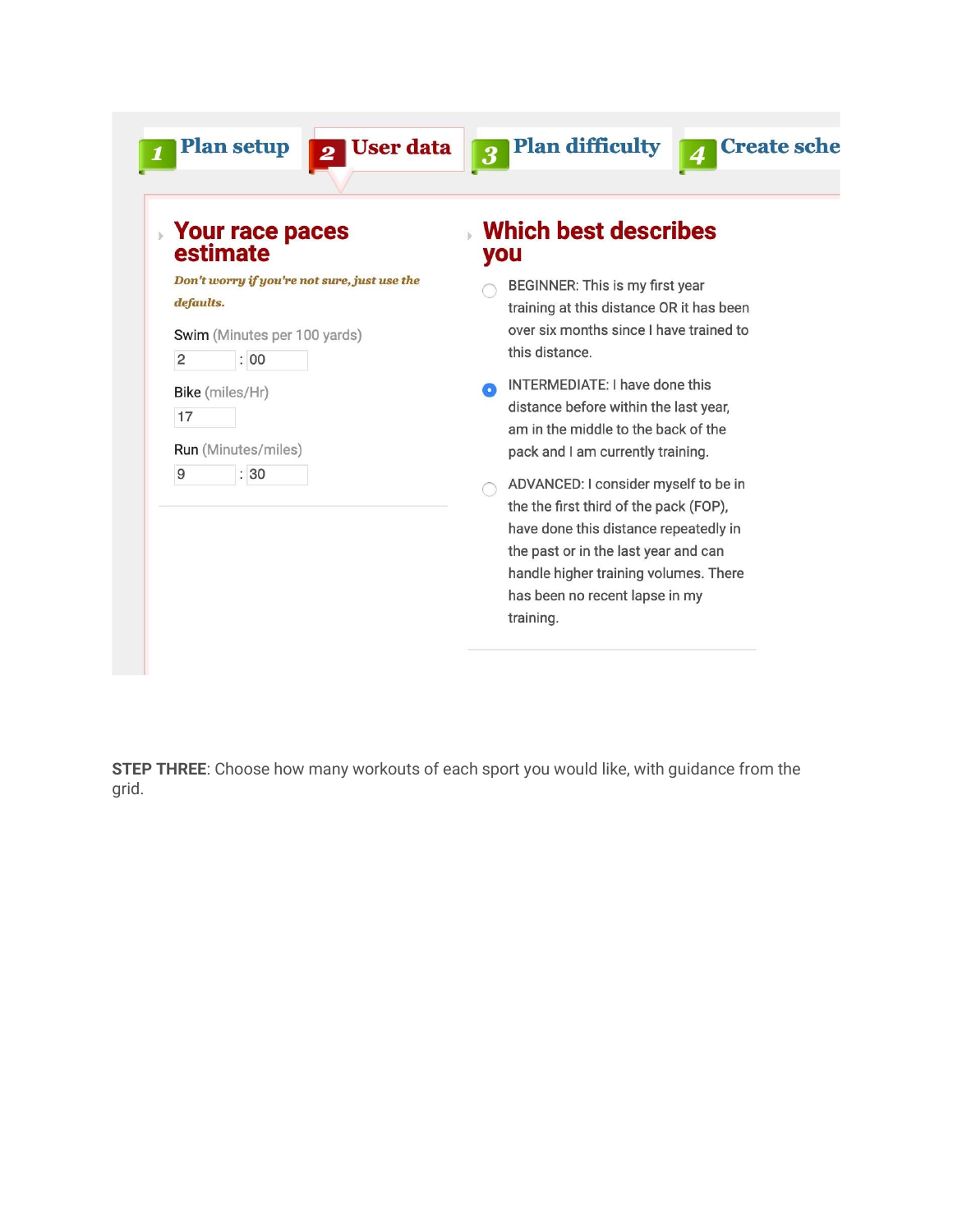| <b>Workouts Per</b>                                |                                                                            |                |                |                |                |                                                                |   |   |  |   |                        |                   |  |
|----------------------------------------------------|----------------------------------------------------------------------------|----------------|----------------|----------------|----------------|----------------------------------------------------------------|---|---|--|---|------------------------|-------------------|--|
| Week                                               | OR choose your weekly number of workouts from our templates<br>k.<br>below |                |                |                |                |                                                                |   |   |  |   |                        |                   |  |
| Swim<br>$\overline{\phantom{a}}$<br>$\overline{c}$ | # of workouts                                                              |                |                |                |                | Total Swim Bike Run Overweight Beginner Improve Excel Maintain |   |   |  |   | <b>Time</b><br>limited | Limiter/<br>focus |  |
| <b>Bike</b>                                        | 2x - Balanced                                                              | 6              | 2              | $\overline{2}$ | $\overline{2}$ |                                                                | ✓ |   |  | ✓ | ✓                      |                   |  |
| $\overline{\phantom{a}}$<br>3                      | 2x - Swim Focus                                                            | $\overline{7}$ | 3              | 2              | $\overline{2}$ |                                                                | ✓ |   |  | ✓ | ✓                      |                   |  |
| Run                                                | 2x - Bike Focus                                                            | $\overline{7}$ | $\overline{2}$ | 3              | 2              |                                                                | ✓ |   |  | ✓ | ✓                      |                   |  |
| 3<br>$\overline{ }$                                | 2x - Run Focus                                                             | $\overline{7}$ | 2              | 2              | 3              |                                                                | ✓ |   |  | ✓ | ✓                      |                   |  |
|                                                    | 2x - Swim/Bike<br>Focus                                                    | 8              | 3              | 3              | 2              |                                                                | ✓ |   |  | ✓ |                        |                   |  |
|                                                    | 2x - Swim/Run<br>Focus                                                     | 8              | 3              | $\overline{2}$ | 3              |                                                                | ✓ |   |  | ✓ |                        |                   |  |
|                                                    | 2x - Bike/Run<br>Focus                                                     | 8              | $\overline{2}$ | 3              | 3              |                                                                | ✓ |   |  | ✓ |                        |                   |  |
|                                                    | 3x - Balanced                                                              | 9              | 3              | 3              | 3              |                                                                |   | ✓ |  |   |                        |                   |  |
|                                                    | 3x - Swim Focus                                                            | 10             | 4              | 3              | 3              |                                                                |   | ✓ |  |   |                        |                   |  |
|                                                    | 3x - Bike Focus                                                            | 10             | 3              | 4              | 3              |                                                                |   | ✓ |  |   |                        |                   |  |
|                                                    | 3x - Run Focus                                                             | 10             | 3              | 3              | 4              |                                                                |   | ✓ |  |   |                        |                   |  |

STEP FOUR: Drag each workout to the day of the week that works with your schedule. (This feature is AWESOME!)